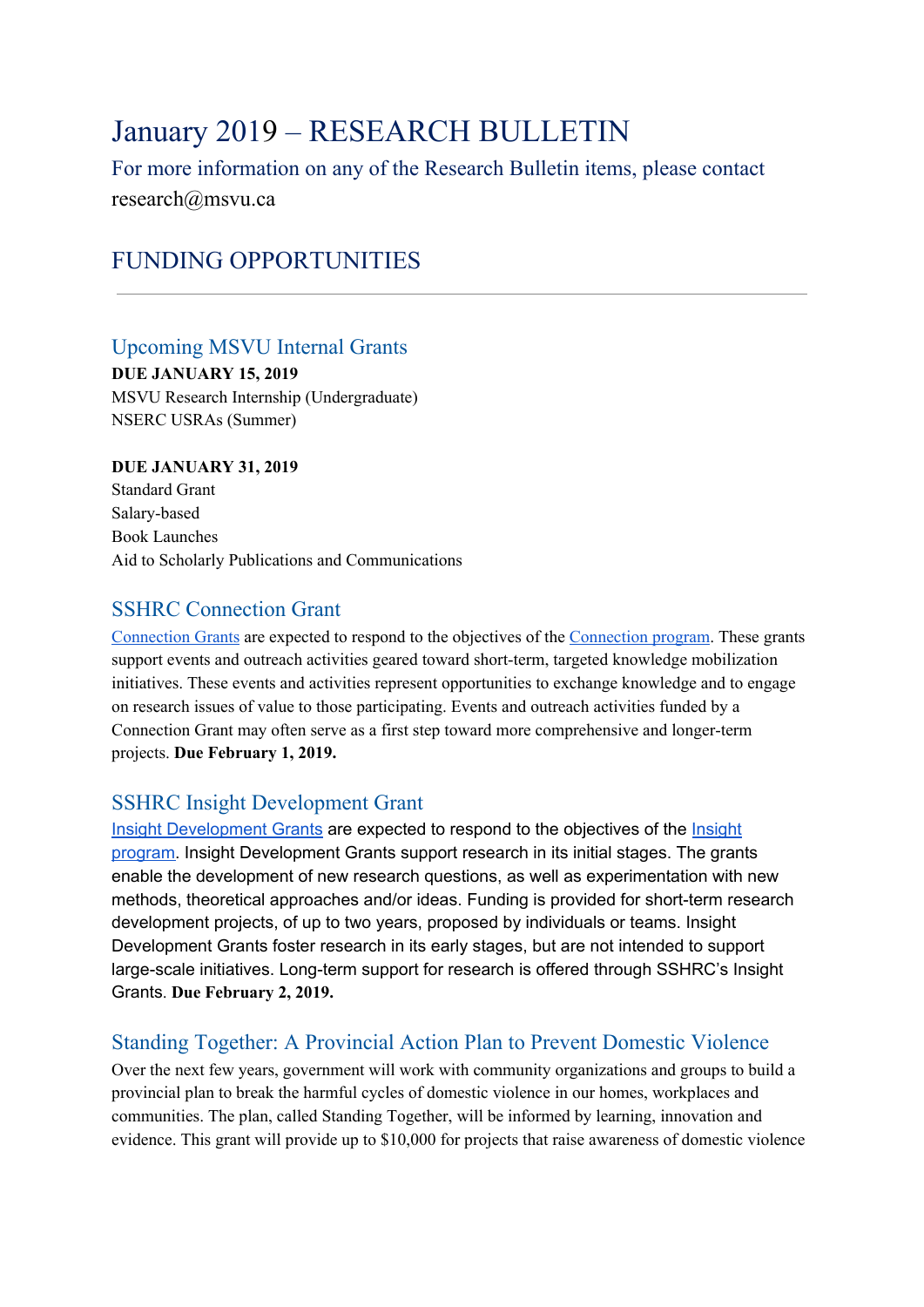and increase community capacity to prevent it and respond early. More information and applications is available [here](https://novascotia.ca/standingtogether/).

## Scholarships for Canadian academics, students and professionals: Canada-China Scholars' Exchange Program, 2019-2020

Global Affairs Canada and the Chinese Ministry of Education are offering short-term scholarships to Canadians wishing to study abroad in China. Scholarships are awarded for studies, research, language studies or a combination of studies and language studies at participating Chinese institutions.

**Duration:** 4 to 12 months for students; and 8 weeks to 12 months for faculty members and mid-career professionals

**Inclusions:** Airfare, tuition fees, monthly living stipend, on-campus accommodation and medical insurance

**Deadline**: March 1, 2019

For full program details and to submit an online application, visit: [Canada-China](https://scholarships-bourses.gc.ca/scholarships-bourses/can/ccsep-peucc.aspx?lang=eng&utm_source=Scholarships&utm_medium=CBIE-ContactList-EN&utm_campaign=CanChina-2019-EN&utm_content=EN) Scholars' Exchange [Program.](https://scholarships-bourses.gc.ca/scholarships-bourses/can/ccsep-peucc.aspx?lang=eng&utm_source=Scholarships&utm_medium=CBIE-ContactList-EN&utm_campaign=CanChina-2019-EN&utm_content=EN)

### Frontiers in Research Fund – Exploration Program

The New Frontiers in Research Fund (NFRF) will invest \$275 million over the next five years, and \$65 million ongoing, to support international, interdisciplinary, fast-breaking and high-risk research. It is comprised of three streams to support ground-breaking research: **Exploration** will generate opportunities for Canada to build strength in high-risk, high-reward and interdisciplinary research; **Transformation** will provide large-scale support for Canada to build strength and leadership in interdisciplinary and transformative research; and **International** will enhance opportunities for Canadian researchers to participate in research with international partners. At this point, only stream one of the Frontiers in Research has been announced: The first stream The Exploration Stream will provide about 75 grants each valued at approximately \$250,000 to enable emerging early career researchers to undertake high-risk, high-reward, interdisciplinary research projects over a two-year period. Deadline for intent to apply is **January** 11<sup>th</sup> with full application due **February** 7<sup>th</sup>. ECRs can partner with established co-applicants. All applicants to this stream of funds are ineligible for the larger stream that is yet to be announced. Please visit their website for more information by clickin[g](http://www.sshrc-crsh.gc.ca/funding-financement/nfrf-fnfr/instructions-eng.aspx#2) [here.](http://www.sshrc-crsh.gc.ca/funding-financement/nfrf-fnfr/instructions-eng.aspx#2)

## EVENTS

# Research Refresh: Faculty (Re-) Orientation to the Mount's Research Office

### **Services**

### **Friday, January 18th– 8:00 am – 12:00 pm | Rosaria Boardroom**

We would like to invite you to a half-day orientation highlighting how faculty can make the best use of the resources offered by the Mount Research Office. Topics will include: internal grant opportunities; external grant procedures and assistance offered; obtaining Research Ethics approval; the Industry Liaison Office, and Financial Services and Payroll procedures. Breakfast will be provided. **Please RSVP to cassandra.mcdonald@msvu.ca by Wednesday, January 9th** to confirm your attendance. Stay tuned for the agenda!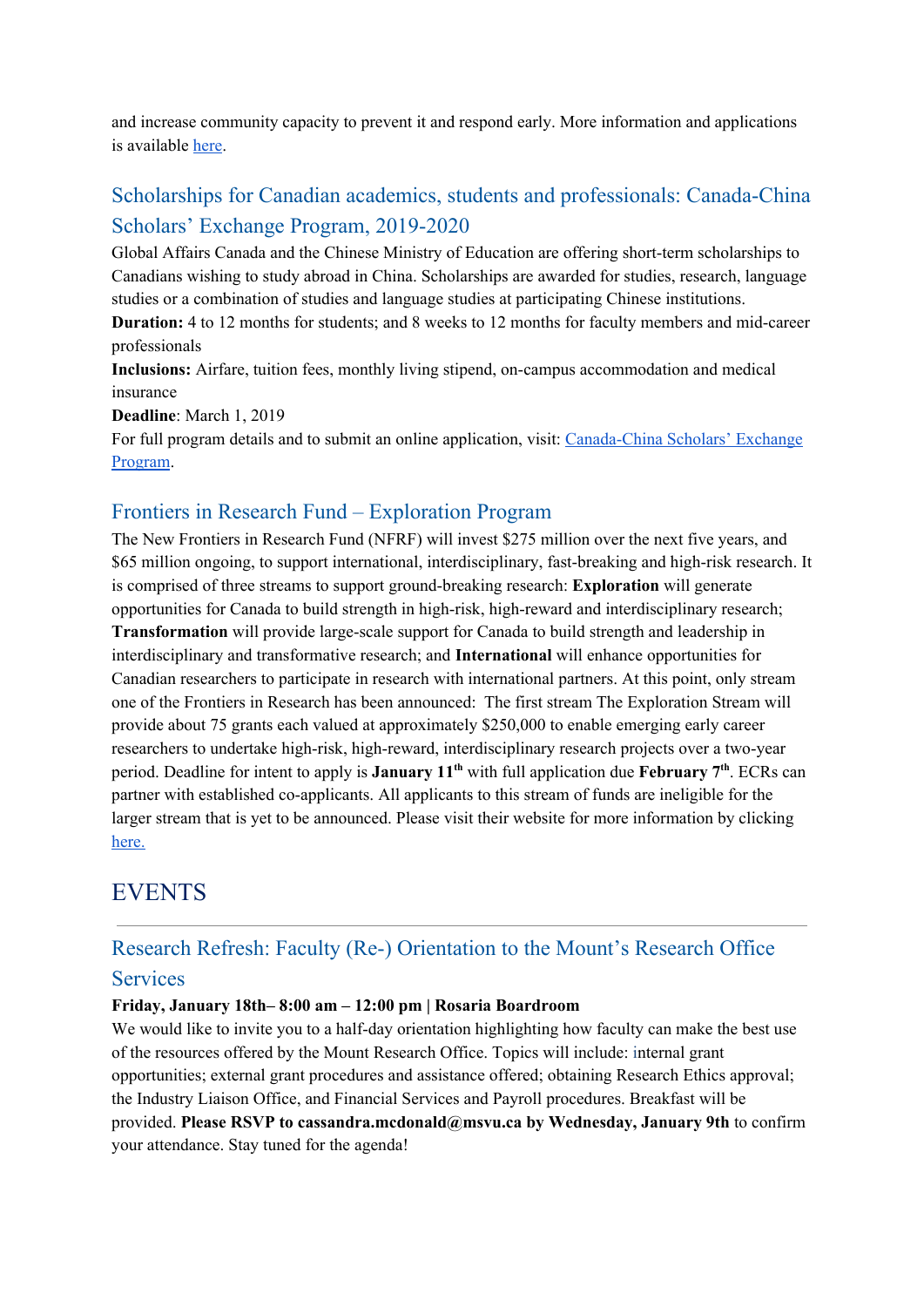## Building Capacity for Reconciliation: Transforming teaching and learning through Etuaptmumk

This half-day workshop allows administrators, students, and faculty members appreciate and embed the contributions of Indigenous ways of knowing within our programs and institutions.

**Date:** January 9, 2019 **Time:** 11 a.m. – 4 p.m. **Location:** Rosaria Student Centre, Multi-Purpose Room The workshop, which includes lunch, is **free** for all Mount students, faculty and staff. The cost for outside attendees is \$75/person. To register for this event, please click [here.](https://www.eventbrite.ca/e/two-eyed-seeing-etuaptmumk-workshop-tickets-52884687524)

## CALLS FOR PAPERS AND APPLICATIONS

### CCSA's Issues of Substance 2019 Conference

CCSA is pleased to announce the call for abstracts for CCSA's Issues of Substance 2019 conference. Individuals and teams are encouraged to submit abstracts that consider sex and gender as part of their work to help create more useful and specific evidence, guidance and perspectives for different groups of Canadians. As part of the abstract submission,we are asking applicants to describe how their work has considered or could consider in future issues related to sex and gender. Meeting this requirement involves providing a brief summary (150 words or less) about how your project (i.e., research study, program, policy review, etc.) has considered sex and gender or could do so in the future. Application Deadline: The final day to submit an abstract is **Monday January 28, 2019.** Visit their website for more information by clickin[g](http://www.ccsa.ca/Eng/newsevents/Issues-of-Substance-Conference/Call-for-Abstracts/Pages/default.aspx?_cldee=Y2Fyb2xpbmUucGxvZW1AZGFsLmNh&recipientid=contact-85f9ece4f1d1e6118105480fcfeaa931-996f12f69e3a4870b59df4e412f8a64b&esid=785a2369-b4ff-e811-a974-000d3af47939) [here.](http://www.ccsa.ca/Eng/newsevents/Issues-of-Substance-Conference/Call-for-Abstracts/Pages/default.aspx?_cldee=Y2Fyb2xpbmUucGxvZW1AZGFsLmNh&recipientid=contact-85f9ece4f1d1e6118105480fcfeaa931-996f12f69e3a4870b59df4e412f8a64b&esid=785a2369-b4ff-e811-a974-000d3af47939)

### Gender Equality and Gender Based Violence Research in Canada

Status of Women Canada (SWC) is seeking proposals for knowledge synthesis and/or research related to gender equality (GE) or gender-based violence (GBV) in Canada. SWC also has special interest in Indigenous-led and/or co-created research related to the above research areas that meets needs identified by Indigenous communities. The maximum Project Funding is up to \$1,000,000.00, applicable taxes included, per contract. All work is to be completed within 24 months from date of contract award with two option periods of one year each. The closing date for proposal submissions is February 6th 2019 at 14:00. For more information please click [here.](https://buyandsell.gc.ca/procurement-data/tender-notice/PW-18-00854775)

## FACULTY PUBLICATIONS

## *Curriculum in International Contexts: Understanding Colonial, Ideological and Neoliberal Influences* – The latest book by Dr. Ashwani Kumar

This book is an exposition of how political, cultural, historical, and economic structures and processes shape the nature and character of curriculum landscapes globally. By developing theoretical connections and providing contextual background, Kumar explores how colonialism and imperialism, state-led ideological control, and the wave of neoliberalism and capitalism insidiously impact the process of curriculum development in different parts of the world. Kumar also underscores how